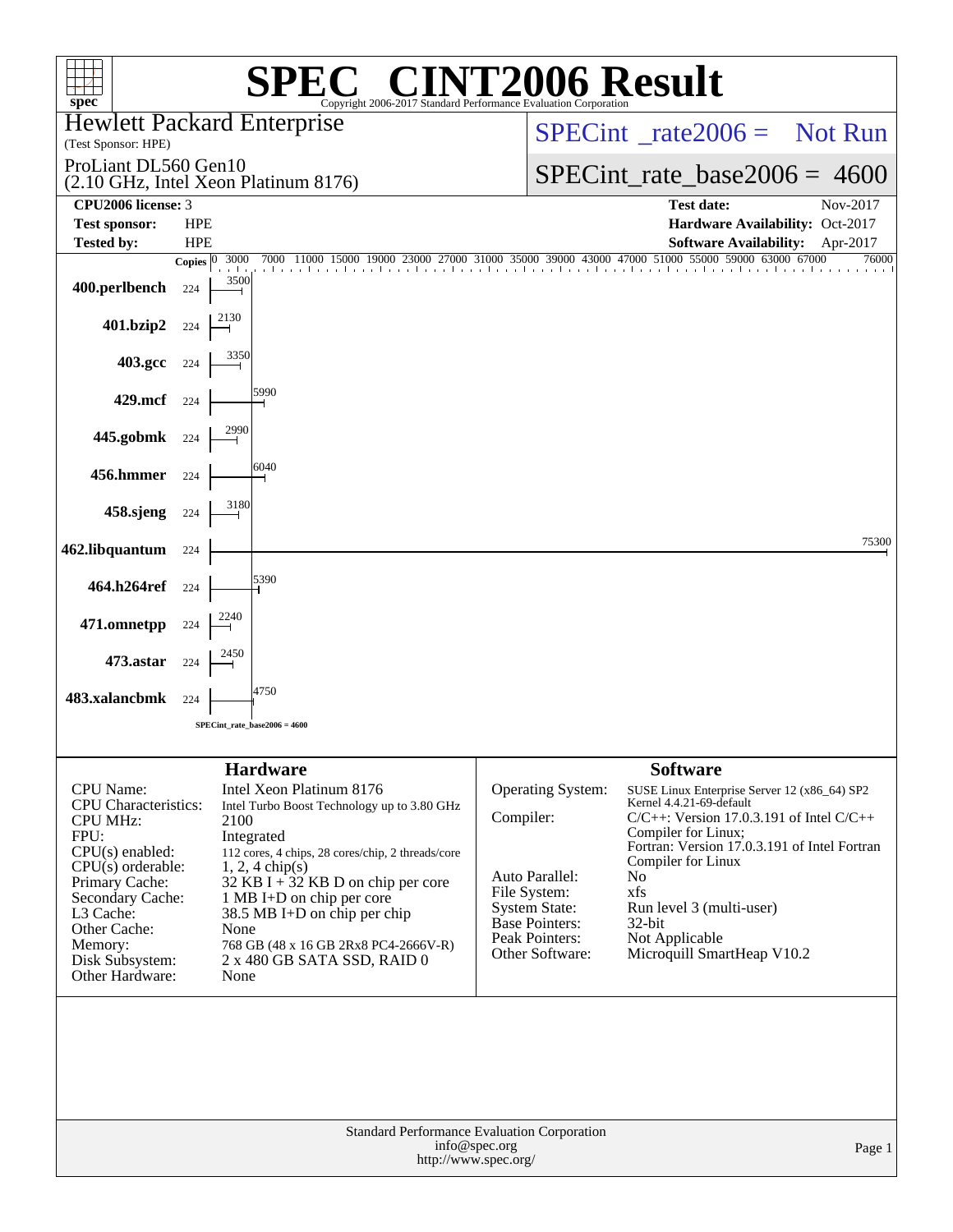

Hewlett Packard Enterprise

(Test Sponsor: HPE)

ProLiant DL560 Gen10

(2.10 GHz, Intel Xeon Platinum 8176)

 $SPECTnt_rate2006 = Not Run$ 

## [SPECint\\_rate\\_base2006 =](http://www.spec.org/auto/cpu2006/Docs/result-fields.html#SPECintratebase2006) 4600

**[CPU2006 license:](http://www.spec.org/auto/cpu2006/Docs/result-fields.html#CPU2006license)** 3 **[Test date:](http://www.spec.org/auto/cpu2006/Docs/result-fields.html#Testdate)** Nov-2017 **[Test sponsor:](http://www.spec.org/auto/cpu2006/Docs/result-fields.html#Testsponsor)** HPE **[Hardware Availability:](http://www.spec.org/auto/cpu2006/Docs/result-fields.html#HardwareAvailability)** Oct-2017 **[Tested by:](http://www.spec.org/auto/cpu2006/Docs/result-fields.html#Testedby)** HPE **[Software Availability:](http://www.spec.org/auto/cpu2006/Docs/result-fields.html#SoftwareAvailability)** Apr-2017

### **[Results Table](http://www.spec.org/auto/cpu2006/Docs/result-fields.html#ResultsTable)**

|                    | <b>Base</b>   |                |       |                |       |         | <b>Peak</b> |               |                |              |                                                                                                          |              |                |              |
|--------------------|---------------|----------------|-------|----------------|-------|---------|-------------|---------------|----------------|--------------|----------------------------------------------------------------------------------------------------------|--------------|----------------|--------------|
| <b>Benchmark</b>   | <b>Copies</b> | <b>Seconds</b> | Ratio | <b>Seconds</b> | Ratio | Seconds | Ratio       | <b>Copies</b> | <b>Seconds</b> | <b>Ratio</b> | <b>Seconds</b>                                                                                           | <b>Ratio</b> | <b>Seconds</b> | <b>Ratio</b> |
| 400.perlbench      | 224           | 625            | 3500  | 626            | 3500  | 625     | 3500        |               |                |              |                                                                                                          |              |                |              |
| 401.bzip2          | 224           | 1014           | 2130  | 1021           | 2120  | 1005    | 2150        |               |                |              |                                                                                                          |              |                |              |
| $403.\mathrm{gcc}$ | 224           | 538            | 3350  | 537            | 3360  | 539     | 3350        |               |                |              |                                                                                                          |              |                |              |
| $429$ .mcf         | 224           | 340            | 6000  | 341            | 5990  | 343     | 5960        |               |                |              |                                                                                                          |              |                |              |
| $445$ .gobm $k$    | 224           | 787            | 2990  | 786            | 2990  | 786     | 2990        |               |                |              |                                                                                                          |              |                |              |
| 456.hmmer          | 224           | 346            | 6040  | 346            | 6040  | 347     | 6030        |               |                |              |                                                                                                          |              |                |              |
| $458$ .sjeng       | 224           | 855            | 3170  | 853            | 3180  | 853     | 3180        |               |                |              |                                                                                                          |              |                |              |
| 462.libquantum     | 224           | 61.6           | 75400 | 61.6           | 75300 | 61.7    | 75300       |               |                |              |                                                                                                          |              |                |              |
| 464.h264ref        | 224           | 920            | 5390  | 918            | 5400  | 923     | 5370        |               |                |              |                                                                                                          |              |                |              |
| 471.omnetpp        | 224           | 626            | 2240  | 626            | 2240  | 626     | 2240        |               |                |              |                                                                                                          |              |                |              |
| 473.astar          | 224           | 641            | 2450  | 641            | 2450  | 641     | 2450        |               |                |              |                                                                                                          |              |                |              |
| 483.xalancbmk      | 224           | 326            | 4740  | 326            | 4750  | 325     | 4750        |               |                |              |                                                                                                          |              |                |              |
|                    |               |                |       |                |       |         |             |               |                |              | Results appear in the order in which they were run. Bold underlined text indicates a median measurement. |              |                |              |

#### **[Submit Notes](http://www.spec.org/auto/cpu2006/Docs/result-fields.html#SubmitNotes)**

 The numactl mechanism was used to bind copies to processors. The config file option 'submit' was used to generate numactl commands to bind each copy to a specific processor. For details, please see the config file.

### **[Operating System Notes](http://www.spec.org/auto/cpu2006/Docs/result-fields.html#OperatingSystemNotes)**

 Stack size set to unlimited using "ulimit -s unlimited" Transparent Huge Pages enabled by default Filesystem page cache cleared with: shell invocation of 'sync; echo 3 > /proc/sys/vm/drop\_caches' prior to run runspec command invoked through numactl i.e.: numactl --interleave=all runspec <etc> irqbalance disabled with "service irqbalance stop" tuned profile set wtih "tuned-adm profile throughput-performance" VM Dirty ratio was set to 40 using "echo 40 > /proc/sys/vm/dirty\_ratio" Numa balancing was disabled using "echo 0 > /proc/sys/kernel/numa\_balancing"

### **[Platform Notes](http://www.spec.org/auto/cpu2006/Docs/result-fields.html#PlatformNotes)**

BIOS Configuration: Thermal Configuration set to Maximum Cooling LLC Prefetch set to Enabled LLC Dead Line Allocation set to Disabled Memory Patrol Scrubbing set to Disabled Workload Profile set to General Throughput Compute Minimum Processor Idle Power Core C-State set to C1E Sysinfo program /home/cpu2006/config/sysinfo.rev6993 Continued on next page

> Standard Performance Evaluation Corporation [info@spec.org](mailto:info@spec.org) <http://www.spec.org/>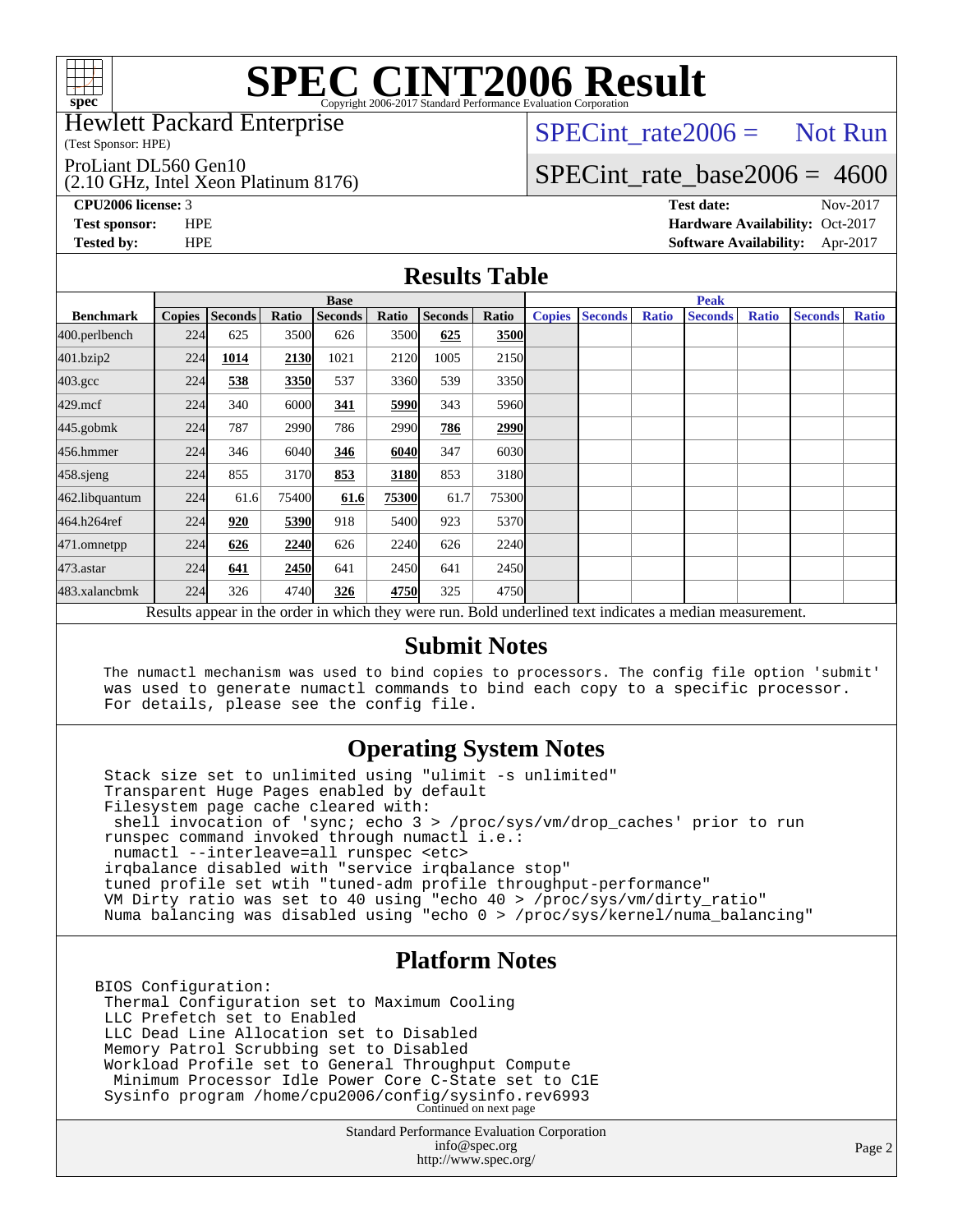

Hewlett Packard Enterprise

(2.10 GHz, Intel Xeon Platinum 8176)

[SPECint\\_rate2006 =](http://www.spec.org/auto/cpu2006/Docs/result-fields.html#SPECintrate2006) Not Run

(Test Sponsor: HPE) ProLiant DL560 Gen10

[SPECint\\_rate\\_base2006 =](http://www.spec.org/auto/cpu2006/Docs/result-fields.html#SPECintratebase2006) 4600

**[CPU2006 license:](http://www.spec.org/auto/cpu2006/Docs/result-fields.html#CPU2006license)** 3 **[Test date:](http://www.spec.org/auto/cpu2006/Docs/result-fields.html#Testdate)** Nov-2017

**[Test sponsor:](http://www.spec.org/auto/cpu2006/Docs/result-fields.html#Testsponsor)** HPE **[Hardware Availability:](http://www.spec.org/auto/cpu2006/Docs/result-fields.html#HardwareAvailability)** Oct-2017 **[Tested by:](http://www.spec.org/auto/cpu2006/Docs/result-fields.html#Testedby)** HPE **[Software Availability:](http://www.spec.org/auto/cpu2006/Docs/result-fields.html#SoftwareAvailability)** Apr-2017

#### **[Platform Notes \(Continued\)](http://www.spec.org/auto/cpu2006/Docs/result-fields.html#PlatformNotes)**

| r iación in 19000 (Continueu)                                                                                                                                                                                                                                                                                                                                                                                                                                                                                                                                                                                                |        |
|------------------------------------------------------------------------------------------------------------------------------------------------------------------------------------------------------------------------------------------------------------------------------------------------------------------------------------------------------------------------------------------------------------------------------------------------------------------------------------------------------------------------------------------------------------------------------------------------------------------------------|--------|
| Revision 6993 of 2015-11-06 (b5e8d4b4eb51ed28d7f98696cbe290c1)<br>running on linux-smfo Thu Nov 16 14:40:19 2017                                                                                                                                                                                                                                                                                                                                                                                                                                                                                                             |        |
| This section contains SUT (System Under Test) info as seen by<br>some common utilities. To remove or add to this section, see:<br>http://www.spec.org/cpu2006/Docs/config.html#sysinfo                                                                                                                                                                                                                                                                                                                                                                                                                                       |        |
| From /proc/cpuinfo<br>model name: $Intel(R)$ Xeon $(R)$ Platinum 8176 CPU @ 2.10GHz<br>4 "physical id"s (chips)<br>224 "processors"<br>cores, siblings (Caution: counting these is hw and system dependent.<br>The<br>following excerpts from /proc/cpuinfo might not be reliable. Use with<br>caution.)<br>cpu cores $: 28$                                                                                                                                                                                                                                                                                                 |        |
| siblings : 56<br>physical 0: cores 0 1 2 3 8 9 10 11 12 13 14 16 17 18 19 20 21 22 24 25 26<br>27 28 29 30                                                                                                                                                                                                                                                                                                                                                                                                                                                                                                                   |        |
| physical 1: cores 0 1 2 3 8 9 10 11 12 13 14 16 17 18 19 20 21 22 24 25 26<br>27 28 29 30                                                                                                                                                                                                                                                                                                                                                                                                                                                                                                                                    |        |
| physical 2: cores 0 1 2 3 8 9 10 11 12 13 14 16 17 18 19 20 21 22 24 25 26<br>27 28 29 30                                                                                                                                                                                                                                                                                                                                                                                                                                                                                                                                    |        |
| physical 3: cores 0 1 2 3 8 9 10 11 12 13 14 16 17 18 19 20 21 22 24 25 26<br>27 28 29 30<br>cache size $: 39424$ KB                                                                                                                                                                                                                                                                                                                                                                                                                                                                                                         |        |
| MemTotal:<br>792260908 kB<br>HugePages_Total:<br>$\Omega$<br>Hugepagesize:<br>2048 kB<br>/usr/bin/lsb_release -d<br>SUSE Linux Enterprise Server 12 SP2<br>From /etc/*release* /etc/*version*<br>$S$ uSE-release:<br>SUSE Linux Enterprise Server 12 (x86_64)<br>$VERSION = 12$<br>$PATCHLEVEL = 2$<br># This file is deprecated and will be removed in a future service pack or<br>release.<br># Please check /etc/os-release for details about this release.<br>os-release:<br>NAME="SLES"<br>VERSION="12-SP2"<br>VERSION ID="12.2"<br>PRETTY_NAME="SUSE Linux Enterprise Server 12 SP2"<br>ID="sles"<br>ANSI COLOR="0;32" |        |
| CPE_NAME="cpe:/o:suse:sles:12:sp2"<br>uname $-a$ :                                                                                                                                                                                                                                                                                                                                                                                                                                                                                                                                                                           |        |
| Continued on next page<br><b>Standard Performance Evaluation Corporation</b>                                                                                                                                                                                                                                                                                                                                                                                                                                                                                                                                                 |        |
| info@spec.org                                                                                                                                                                                                                                                                                                                                                                                                                                                                                                                                                                                                                | Page 3 |

<http://www.spec.org/>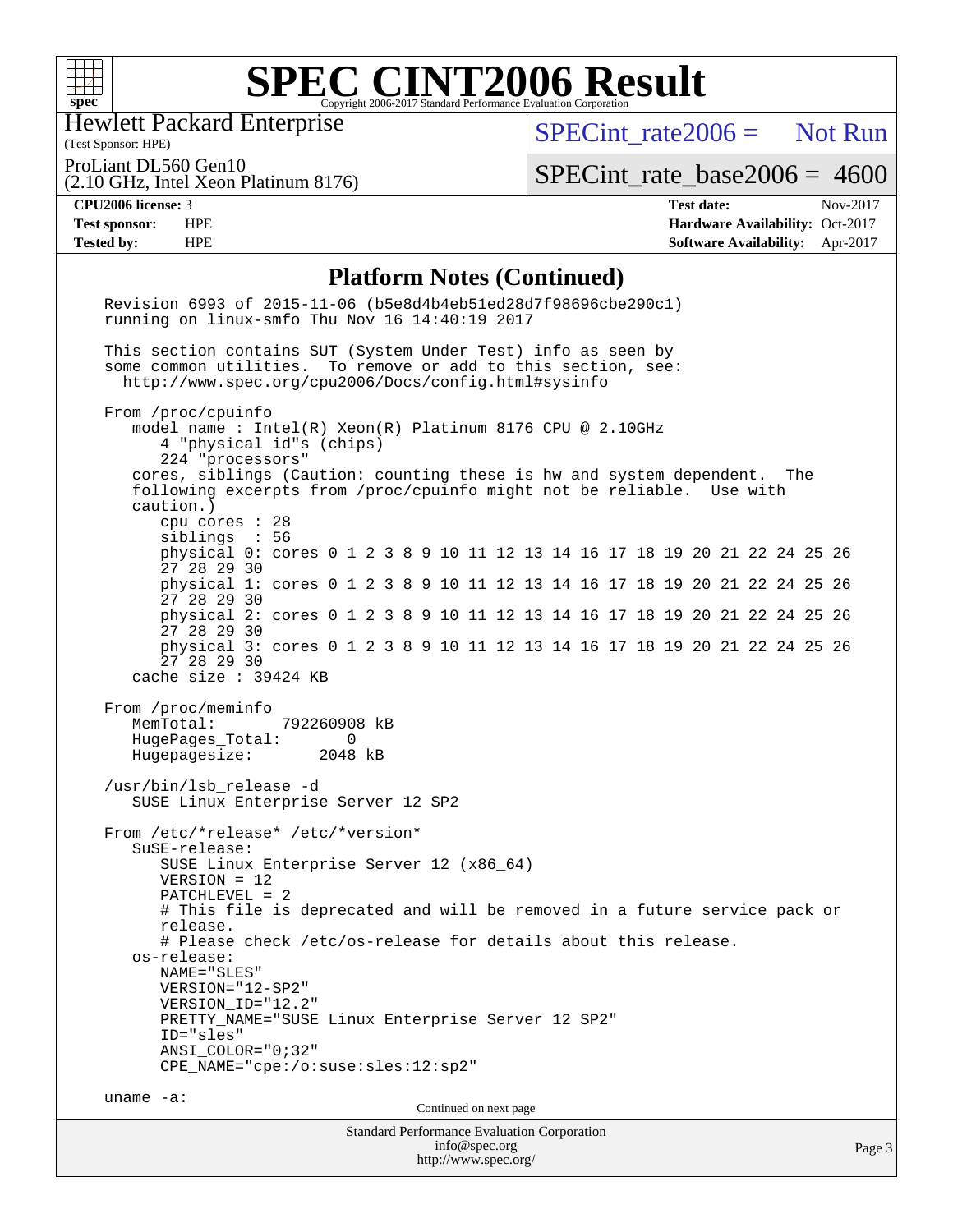

Hewlett Packard Enterprise

(2.10 GHz, Intel Xeon Platinum 8176)

SPECint rate  $2006 =$  Not Run

(Test Sponsor: HPE) ProLiant DL560 Gen10

[SPECint\\_rate\\_base2006 =](http://www.spec.org/auto/cpu2006/Docs/result-fields.html#SPECintratebase2006) 4600

**[CPU2006 license:](http://www.spec.org/auto/cpu2006/Docs/result-fields.html#CPU2006license)** 3 **[Test date:](http://www.spec.org/auto/cpu2006/Docs/result-fields.html#Testdate)** Nov-2017 **[Test sponsor:](http://www.spec.org/auto/cpu2006/Docs/result-fields.html#Testsponsor)** HPE **[Hardware Availability:](http://www.spec.org/auto/cpu2006/Docs/result-fields.html#HardwareAvailability)** Oct-2017 **[Tested by:](http://www.spec.org/auto/cpu2006/Docs/result-fields.html#Testedby)** HPE **[Software Availability:](http://www.spec.org/auto/cpu2006/Docs/result-fields.html#SoftwareAvailability)** Apr-2017

#### **[Platform Notes \(Continued\)](http://www.spec.org/auto/cpu2006/Docs/result-fields.html#PlatformNotes)**

 Linux linux-smfo 4.4.21-69-default #1 SMP Tue Oct 25 10:58:20 UTC 2016 (9464f67) x86\_64 x86\_64 x86\_64 GNU/Linux

run-level 3 Nov 16 14:31

SPEC is set to: /home/cpu2006<br>Filesystem Type Size Type Size Used Avail Use% Mounted on /dev/sda4 xfs 852G 165G 687G 20% /home Additional information from dmidecode:

 Warning: Use caution when you interpret this section. The 'dmidecode' program reads system data which is "intended to allow hardware to be accurately determined", but the intent may not be met, as there are frequent changes to hardware, firmware, and the "DMTF SMBIOS" standard.

 BIOS HPE U34 09/29/2017 Memory: 48x UNKNOWN NOT AVAILABLE 16 GB 2 rank 2666 MHz

(End of data from sysinfo program)

#### **[General Notes](http://www.spec.org/auto/cpu2006/Docs/result-fields.html#GeneralNotes)**

Environment variables set by runspec before the start of the run: LD\_LIBRARY\_PATH = "/home/cpu2006/lib/ia32:/home/cpu2006/lib/intel64:/home/cpu2006/sh10.2"

 Binaries compiled on a system with 1x Intel Core i7-4790 CPU + 32GB RAM memory using Redhat Enterprise Linux 7.2

## **[Base Compiler Invocation](http://www.spec.org/auto/cpu2006/Docs/result-fields.html#BaseCompilerInvocation)**

[C benchmarks](http://www.spec.org/auto/cpu2006/Docs/result-fields.html#Cbenchmarks):

[icc -m32 -L/opt/intel/compilers\\_and\\_libraries\\_2017/linux/lib/ia32](http://www.spec.org/cpu2006/results/res2017q4/cpu2006-20171128-50854.flags.html#user_CCbase_intel_icc_c29f3ff5a7ed067b11e4ec10a03f03ae)

[C++ benchmarks:](http://www.spec.org/auto/cpu2006/Docs/result-fields.html#CXXbenchmarks)

[icpc -m32 -L/opt/intel/compilers\\_and\\_libraries\\_2017/linux/lib/ia32](http://www.spec.org/cpu2006/results/res2017q4/cpu2006-20171128-50854.flags.html#user_CXXbase_intel_icpc_8c35c7808b62dab9ae41a1aa06361b6b)

### **[Base Portability Flags](http://www.spec.org/auto/cpu2006/Docs/result-fields.html#BasePortabilityFlags)**

 400.perlbench: [-D\\_FILE\\_OFFSET\\_BITS=64](http://www.spec.org/cpu2006/results/res2017q4/cpu2006-20171128-50854.flags.html#user_basePORTABILITY400_perlbench_file_offset_bits_64_438cf9856305ebd76870a2c6dc2689ab) [-DSPEC\\_CPU\\_LINUX\\_IA32](http://www.spec.org/cpu2006/results/res2017q4/cpu2006-20171128-50854.flags.html#b400.perlbench_baseCPORTABILITY_DSPEC_CPU_LINUX_IA32) 401.bzip2: [-D\\_FILE\\_OFFSET\\_BITS=64](http://www.spec.org/cpu2006/results/res2017q4/cpu2006-20171128-50854.flags.html#user_basePORTABILITY401_bzip2_file_offset_bits_64_438cf9856305ebd76870a2c6dc2689ab) 403.gcc: [-D\\_FILE\\_OFFSET\\_BITS=64](http://www.spec.org/cpu2006/results/res2017q4/cpu2006-20171128-50854.flags.html#user_basePORTABILITY403_gcc_file_offset_bits_64_438cf9856305ebd76870a2c6dc2689ab) 429.mcf: [-D\\_FILE\\_OFFSET\\_BITS=64](http://www.spec.org/cpu2006/results/res2017q4/cpu2006-20171128-50854.flags.html#user_basePORTABILITY429_mcf_file_offset_bits_64_438cf9856305ebd76870a2c6dc2689ab) 445.gobmk: [-D\\_FILE\\_OFFSET\\_BITS=64](http://www.spec.org/cpu2006/results/res2017q4/cpu2006-20171128-50854.flags.html#user_basePORTABILITY445_gobmk_file_offset_bits_64_438cf9856305ebd76870a2c6dc2689ab) 456.hmmer: [-D\\_FILE\\_OFFSET\\_BITS=64](http://www.spec.org/cpu2006/results/res2017q4/cpu2006-20171128-50854.flags.html#user_basePORTABILITY456_hmmer_file_offset_bits_64_438cf9856305ebd76870a2c6dc2689ab) 458.sjeng: [-D\\_FILE\\_OFFSET\\_BITS=64](http://www.spec.org/cpu2006/results/res2017q4/cpu2006-20171128-50854.flags.html#user_basePORTABILITY458_sjeng_file_offset_bits_64_438cf9856305ebd76870a2c6dc2689ab)

Continued on next page

Standard Performance Evaluation Corporation [info@spec.org](mailto:info@spec.org) <http://www.spec.org/>